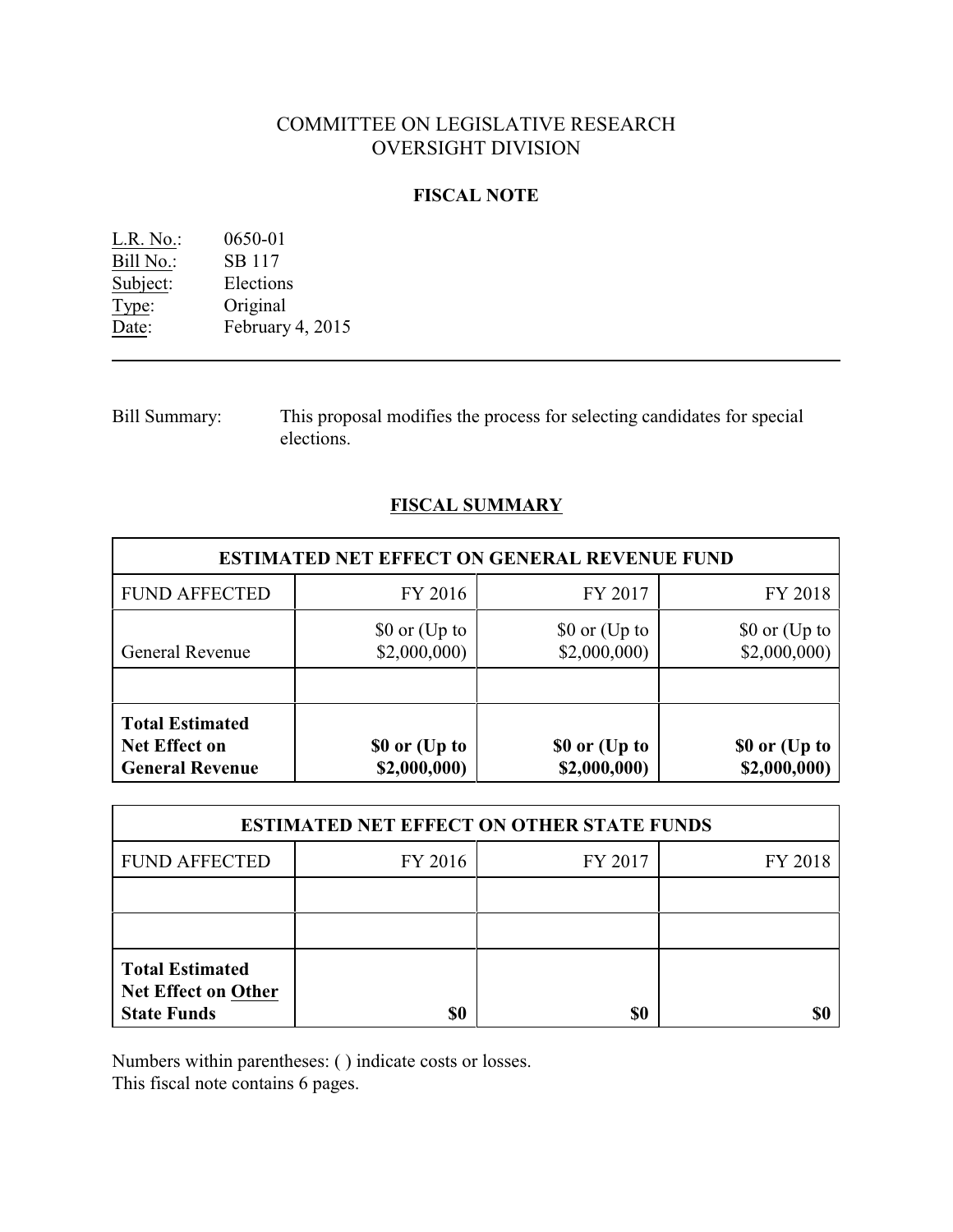| <b>ESTIMATED NET EFFECT ON FEDERAL FUNDS</b>                               |         |         |         |  |
|----------------------------------------------------------------------------|---------|---------|---------|--|
| <b>FUND AFFECTED</b>                                                       | FY 2016 | FY 2017 | FY 2018 |  |
|                                                                            |         |         |         |  |
|                                                                            |         |         |         |  |
| <b>Total Estimated</b><br><b>Net Effect on All</b><br><b>Federal Funds</b> | \$0     | \$0     |         |  |

| <b>ESTIMATED NET EFFECT ON FULL TIME EQUIVALENT (FTE)</b>    |         |         |         |  |
|--------------------------------------------------------------|---------|---------|---------|--|
| <b>FUND AFFECTED</b>                                         | FY 2016 | FY 2017 | FY 2018 |  |
|                                                              |         |         |         |  |
|                                                              |         |         |         |  |
| <b>Total Estimated</b><br><b>Net Effect on</b><br><b>FTE</b> |         |         |         |  |

 $\boxtimes$  Estimated Net Effect (expenditures or reduced revenues) expected to exceed \$100,000 in any of the three fiscal years after implementation of the act.

| <b>ESTIMATED NET EFFECT ON LOCAL FUNDS</b>            |  |  |  |  |  |
|-------------------------------------------------------|--|--|--|--|--|
| <b>FUND AFFECTED</b><br>FY 2016<br>FY 2017<br>FY 2018 |  |  |  |  |  |
| \$0<br>\$0<br>Local Government*                       |  |  |  |  |  |

\* Transfer In - costs net to zero.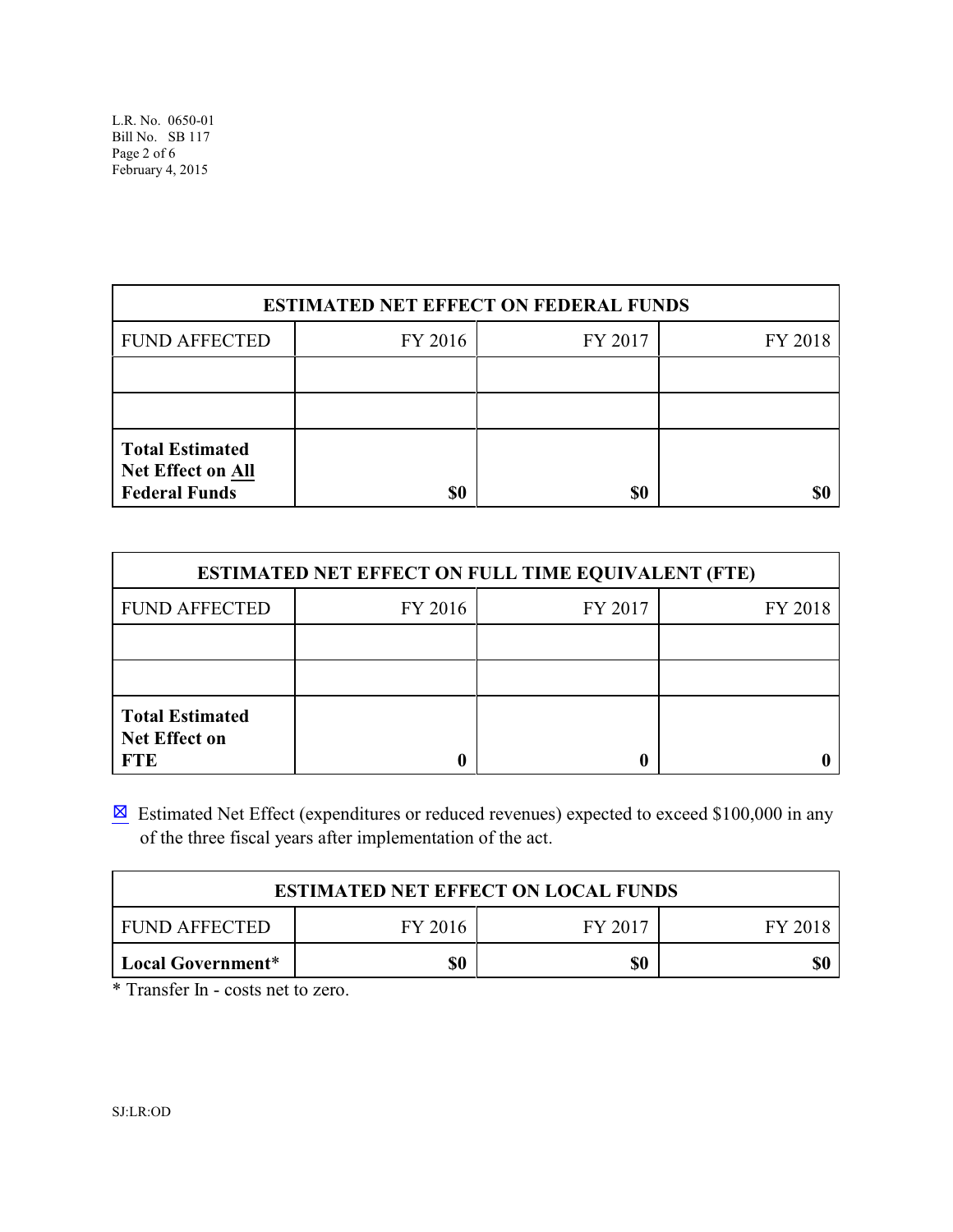L.R. No. 0650-01 Bill No. SB 117 Page 3 of 6 February 4, 2015

## **FISCAL ANALYSIS**

### ASSUMPTION

Officials at the **Office of the Secretary of State** (**SOS**) state that currently, when a vacancy occurs in the offices of U.S. Represenative, State Senator and State Represenative, the Governor shall without delay issue a writ of election to fill such vacancy. §115.363.5 states that a party nominating committee may nominate a candidate for an election called to fill a vacancy. This proposal would replace this nominating process with a separate primary election prior to the special election, would require candidates to be nominated at a primary election which shall be held on a Tuesday at least forty-five days prior to the date of the special election and would essentially create an additional election, to select nomineess, prior to the special election.

Pursuant to §115.063.2 the state is required to pay all costs associated with special elections. Due to the un-predictibiliy of when vacancies may occur and the geographical size of the vacated distrcit, costs associated with this proposal are difficult to estimate. In previous special elections, costs have varied from \$25,000 to \$715,000 per election. SOS assumes, for the purposes of this fiscal note, that it should have the full appropriation authority it needs to adequately fund all special elections.

**Oversight** received information from SOS that there were six special elections held in FY 2010 at a cost of \$584,912, two special elections held in FY 2011 at a cost of \$204,728, five special elections held in FY 2012 at a cost of \$7,526,430, six special elections held in FY 2013 at a cost of \$1,078,244, and five special elections held in FY 2014 at a cost of \$341,710. The five year average is \$1,947,205.

**Oversight** will range the fiscal impact from \$0 (no primary special election needed) or Up to the average special election estimate provided by the Office of the Secretary of State (\$2,000,000).

Officials at the **Lincoln County Clerk's Office** assume a cost of approximately \$65,000 per election.

Officials at the **St. Louis County Board of Election Commission** assume costs could range from several thousand dollars, for a small local election, to approximately \$1.5 million in the case of a countywide election.

Officials at the **Platte County Board of Election Commission** and **Monroe County** assume no fiscal impact to their respective organizations from this proposal.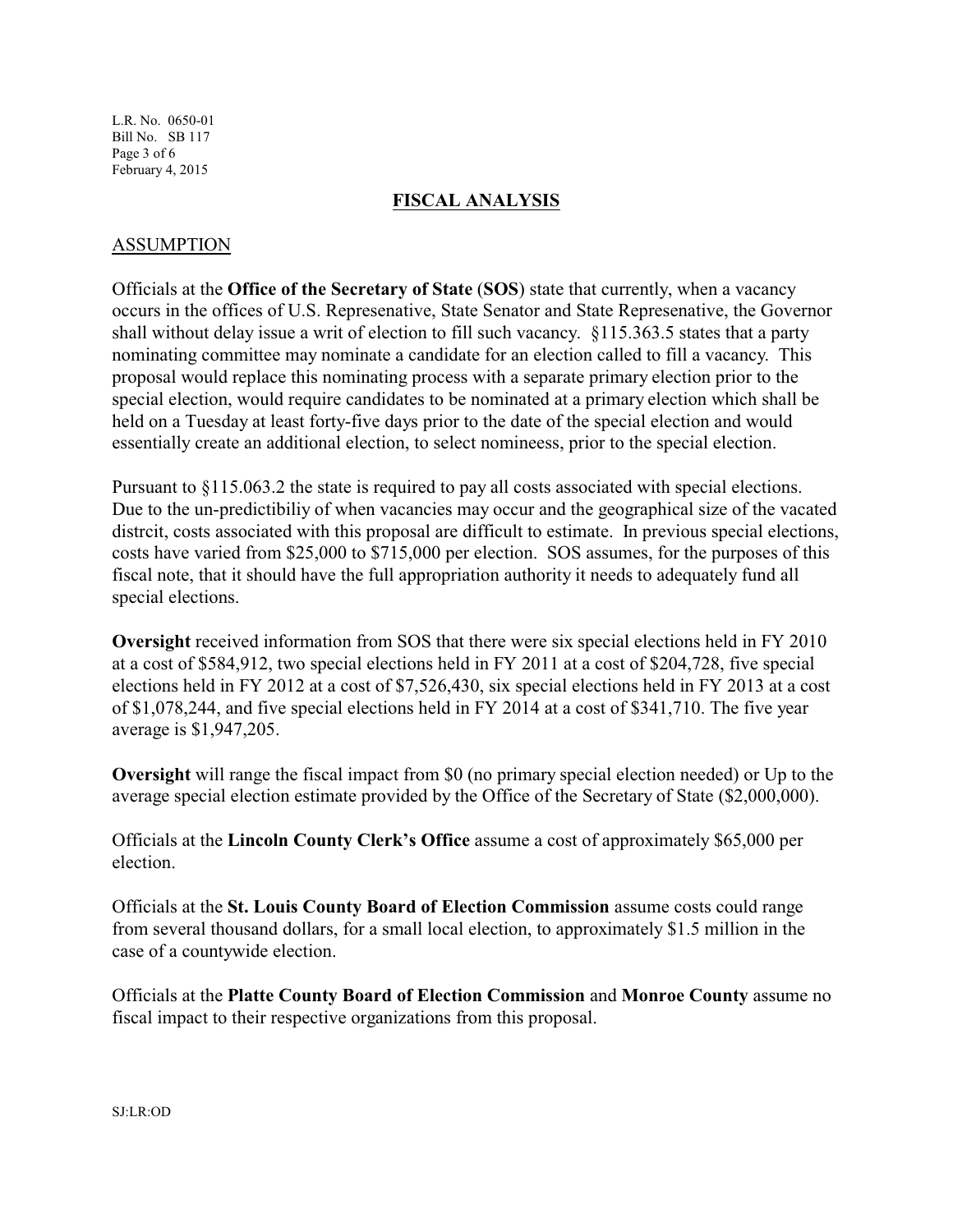L.R. No. 0650-01 Bill No. SB 117 Page 4 of 6 February 4, 2015 ASSUMPTION (continued)

Officials at the following boards of election commission: Kansas City Board of Election Commission, St. Louis City Board of Election Commission, Clay County Board of Election Commission, and Jackson County Board of Election Commission not respond to **Oversight's** request for fiscal impact.

Officials at the following counties: Andrew, Atchison, Audrain, Barry, Bollinger, Boone, Buchanan, Callaway, Camden, Cape Girardeau, Carroll, Cass, Clay, Cole, Cooper, DeKalb,

Dent, Franklin, Greene, Holt, Jackson, Jefferson, Johnson, Knox, Laclede, Lawrence, Marion, McDonald, Miller, Moniteau, Montgomery, New Madrid, Nodaway, Ozark, Perry, Pettis, Phelps, Platte, Pulaski, Scott, Shelby, St. Charles, St. Louis, St. Francois, Taney, Warren, Wayne and Worth did not respond to **Oversight's** request for fiscal impact.

| <b>ESTIMATED NET EFFECT ON</b><br><b>GENERAL REVENUE</b>                                                                                                      | \$0 or up to<br>(S2,000,000)  | \$0 or up to<br>(S2,000,000)  | \$0 or up to<br>(S2,000,000)  |
|---------------------------------------------------------------------------------------------------------------------------------------------------------------|-------------------------------|-------------------------------|-------------------------------|
| Transfer Out - Secretary of State -<br>reimbursement of local election authority<br>primary election costs if a special election<br>is called by the Governor | \$0 or up to<br>(\$2,000,000) | \$0 or up to<br>(\$2,000,000) | \$0 or up to<br>(\$2,000,000) |
| <b>GENERAL REVENUE</b>                                                                                                                                        | $(10 \text{ Mo.})$            |                               |                               |
| FISCAL IMPACT - State Government                                                                                                                              | FY 2016                       | FY 2017                       | FY 2018                       |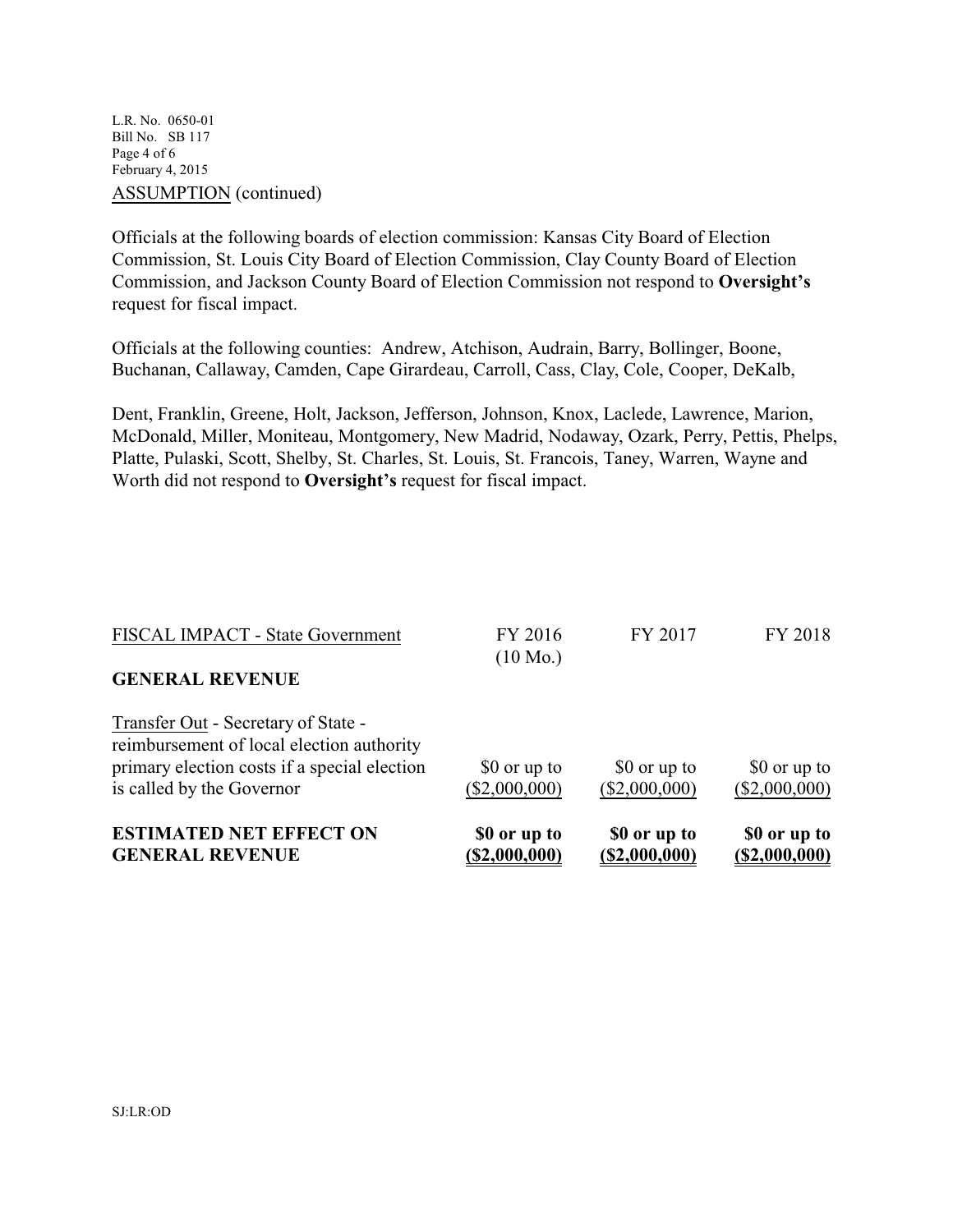| L.R. No. 0650-01<br>Bill No. SB 117<br>Page 5 of 6<br>February 4, 2015                                               |                               |                               |                               |
|----------------------------------------------------------------------------------------------------------------------|-------------------------------|-------------------------------|-------------------------------|
| FISCAL IMPACT - Local Government                                                                                     | FY 2016<br>$(10 \text{ Mo.})$ | FY 2017                       | FY 2018                       |
| <b>LOCAL ELECTION AUTHORITIES</b><br><b>FUND</b>                                                                     |                               |                               |                               |
| Transfer In - Local Election Authorities -<br>reimbursement of election costs by the<br>State for a special election | \$0 or up to<br>\$2,000,000   | \$0 or up to<br>\$2,000,000   | \$0 or up to<br>\$2,000,000   |
| Costs - Local Election Authorities - cost<br>of a special election                                                   | \$0 or up to<br>(\$2,000,000) | \$0 or up to<br>(\$2,000,000) | \$0 or up to<br>(\$2,000,000) |
| <b>ESTIMATED NET EFFECT ON</b><br><b>LOCAL ELECTION AUTHORITIES</b><br><b>FUND</b>                                   | <u>\$0</u>                    | <u>\$0</u>                    | <u>\$0</u>                    |

FISCAL IMPACT - Small Business

No direct fiscal impact to small businesses would be expected as a result of this proposal.

#### FISCAL DESCRIPTION

Currently, a political party nominating committee may select a party candidate for election to an office for a special election. This act removes this process and instead requires that a primary election be held for every special election at least 45 days prior to the special election. This act also requires that notice of both the primary and special elections be published with the name of the office to be filled, the dates of the primary and special elections, and the dates by which candidates must be filed for office.

This legislation is not federally mandated, would not duplicate any other program and would not require additional capital improvements or rental space.